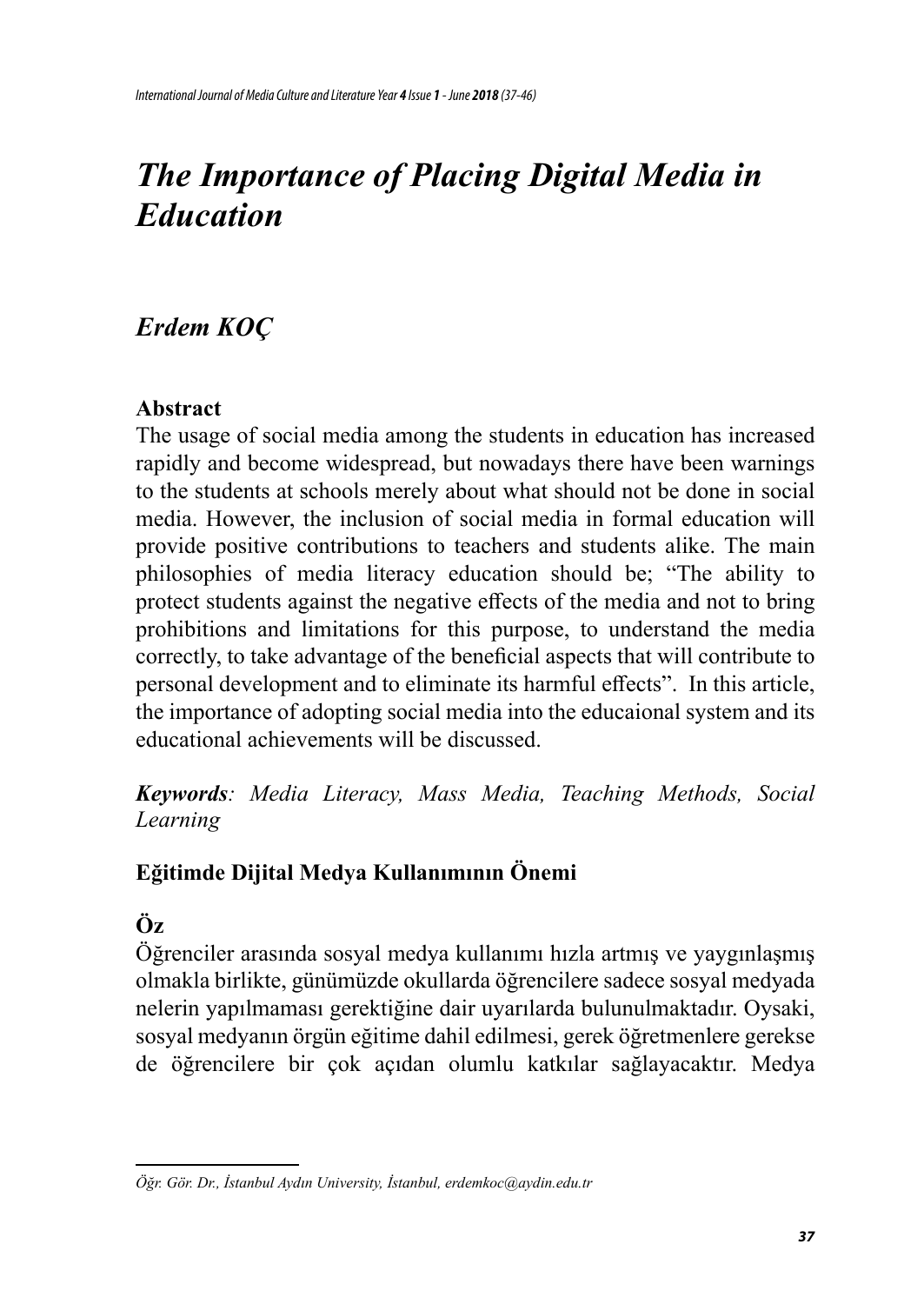okuryazarlığı eğitiminin temel felsefelerinden olan; "öğrencileri sadece medyanın olumsuz etkilerine karşı korumak ve bu amaçla yasaklamalar ve kısıtlılıklar getirmek değil, medyayı doğru anlayarak, kişisel gelişime katkı sağlayacak olan faydalı yönlerin alınabilmesi ve zararlı olanların elenebilmesi "yeteneğinin öğrencilere kazandırılabilmesidir. Bu makalede de sosyal medyanın örgün eğitime dahil edilmesinin eğitsel kazanımlar açısından önemi tartışılacaktır.

*Anahtar Kelimeler: Medya Okuryazarlığı, Kitle İletişim Araçları, Öğretim Yöntemleri, Sosyal Öğrenme*

#### **Social Media**

Social media has become an important element in people's lives in a surprising way in the last decade (Duggan, Ellison, Lampe, Lenhart, & Madden, 2015). People have begun to use social media sites such as blogs, video sharing sites, forums, facebook, twitter and instagram to maintain communication with their families, relatives and friends via the internet as well as to comment on social and political developments. With this changing nature of the media, individuals have become both consumers and producers of the media. In the face of this rapid social change, it remains unclear as to how schools should offer education models to their students in formal education.

Nowadays, schools are provided with free internet connection by the Ministry of Education in Turkey, however with a restriction regarding social media. People who try to access the world's popular social media websites such as facebook and twitter, encounter the warning of "This website is restricted by Türk Telekom Corporation within the scope of the security services due to the internet access security policy of the Ministery of Education". Although The Ministry of Education officials point out that the reason for bringing this restriction is to protect the students from possible damages of social media like entering into obscene sites, making bad friendship and to prevent bad habits, students can easily find a way (i.e. using the internet provided by GSM operators from their mobile phones) and access these social networks. Thus, Turkish Ministery of Education needs to implement policies on developing student awareness regarding the use of internet and social networks rather than putting prohibitions.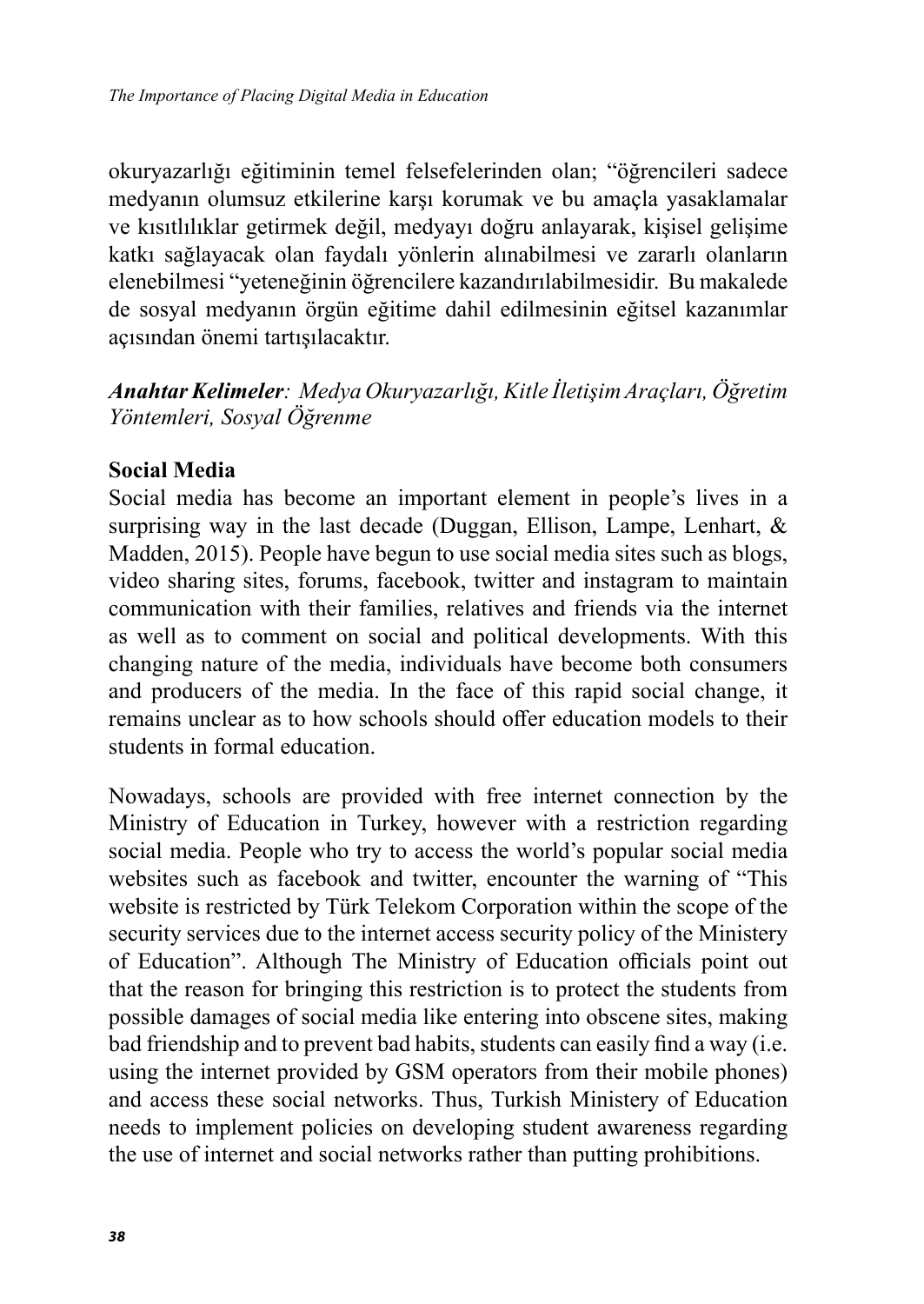Social media platforms have become an indispensable element of life for school-age children and young people. Incorporation into the social media has become synonymous with being involved in life for students (Lenhart, 2015). By its nature, social media platforms are based on individuals, skills and needs; participation, cooperation and production. In this case, it has become inevitable for schools to provide social media education in certain ways and include them in the education processes of schools. Above all, the inclusion of social media in classroom training activities will create an enthusiasm among learners and a willingness to learn. Through social media, students will be able to participate in social networking sites according to their interests, communicate with their relatives with whom they cannot talk for various reasons, be able to share their lessons and learn about current developments. Another important advantage offered by social media to students is that they will have the opportunity to practice and develop their foreign language skills in the foreign language learning stages by making friends from countries where the language they are trying to learn is used as the native language. The function of the teacher at this point will be to inform the students about what they should pay attention to when using social media, what social media sites can teach the students and what kind of information they should and should not share while using social media.

#### **Media Literacy**

Media literacy has led to the inclusion of electronic media into educational activities within an avarage of 25 years in the European countries, especially in the schools, including the development and diffusion of Internet technologies. Even media teachers have begun to exchange information about what can be done to establish a better media education method and shared course plans through the internet. Media literacy training applications are not limited to schools and are included in continuous education processes by many developed countries, and these applications have started to be handled by a wide range people including adults (Peppler and Kafai, 2007). At a first glance, media literacy training, like other courses, seems like an education that can be easily planned and implemented, but due to the rapid developments in media and communication technologies and the constant fluctuations of people's media expectations, it appears to be a multi-faceted education to be addressed. First of all, whether the teachers who gave media literacy training had enough information about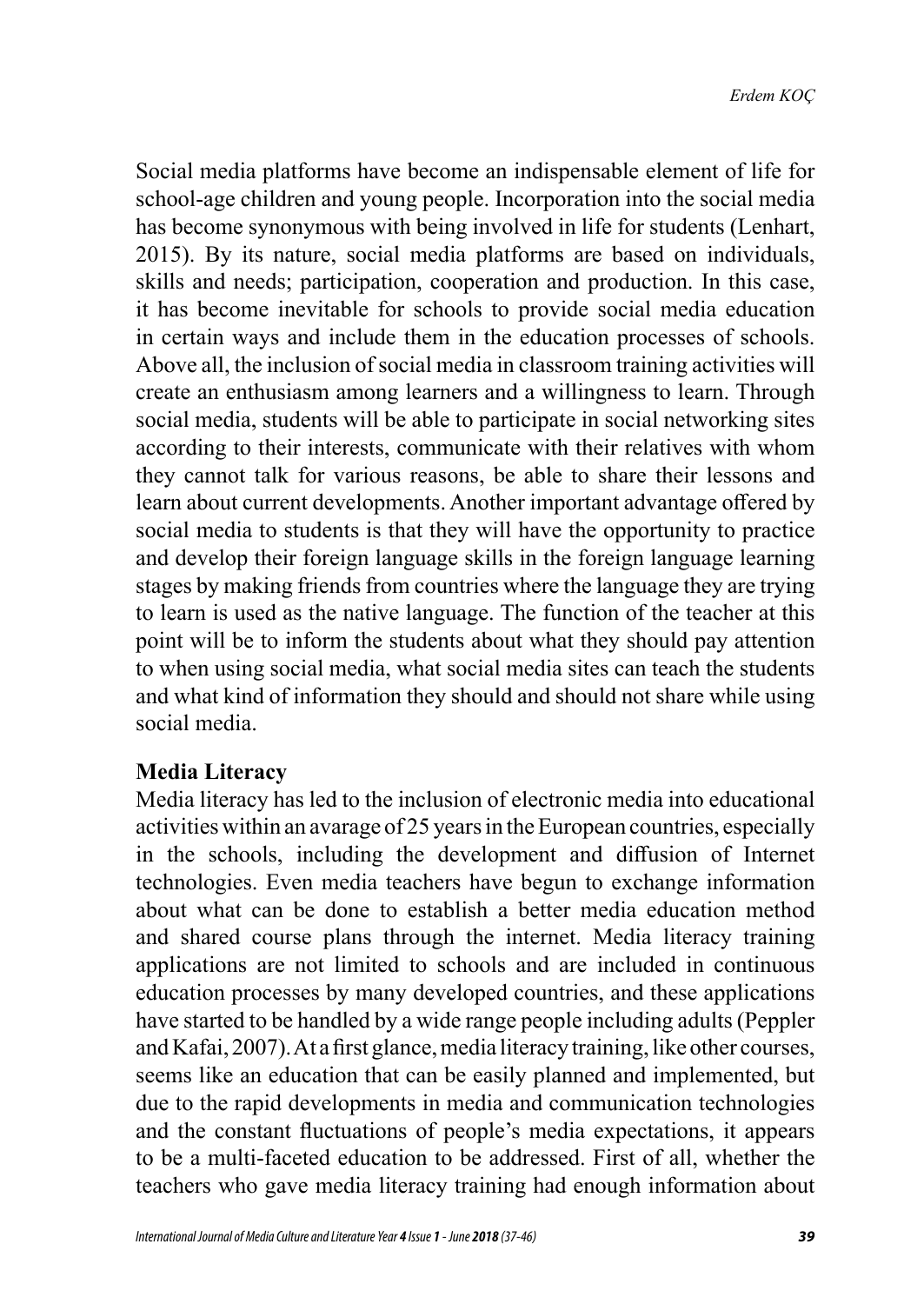the media cannot determine and set the right training strategies for students. At this point, the way in which educators handle value judgments and issues confronts the fact that students are leading the way in evaluating the media. For this reason, in this article, an attempt was made to develop suggestions about the methods that teachers and students should follow in the media literacy educational process.

#### **Individual with Media Literacy**

Today, the mass media has encompassed the entire lives of individuals and it has become almost impossible to escape from media messages. The fact that all individuals are to be exposed to various media messages almost every hour of the day and the ability to extract useful messages by sorting out the messages that may negatively affect them correspond to the definition of the media literate individual. According to Lim and Nekmat (2008), individuals with media literacy are the individuals who can control the media, see the relation of the media to the politics and the economy, able to perceive that some issues of human life are often emphasized and foregrounded, able to ignore the useless information, and aware of the effects that the media can create in itself.

#### **Media Industry**

One of the aims of media literacy training is being able to discern the difference between the advertisements of the commercial products on the mass media and the contents of these commercial products. Media messages are often created for profit / benefit, and they are aimed at attracting the attention of the viewer to the commercial unit to which the message-issuing media organization is directly or indirectly connected. Therefore, in media literacy training, media producers should also include commercial aspects and perspectives (Rosenbaum, Beentjes, and Konig 2008). Vande Berg, Wenner, and Gronbeck (2004) argue that media literacy training has changed the way individuals view the television industry, and that television tends to pack and market products and encourage viewers to consume certain products. Primack, Sidani, Carroll, and Fine (2009) stated that media organizations have financial and political elements in their organizations and that they have created a market through the audience, through various methods they use, and one should pay attention to these issues in media literacy trainings. Gotcher and Duffy (1997) assessed how a television program puts the viewer away from the point of view of the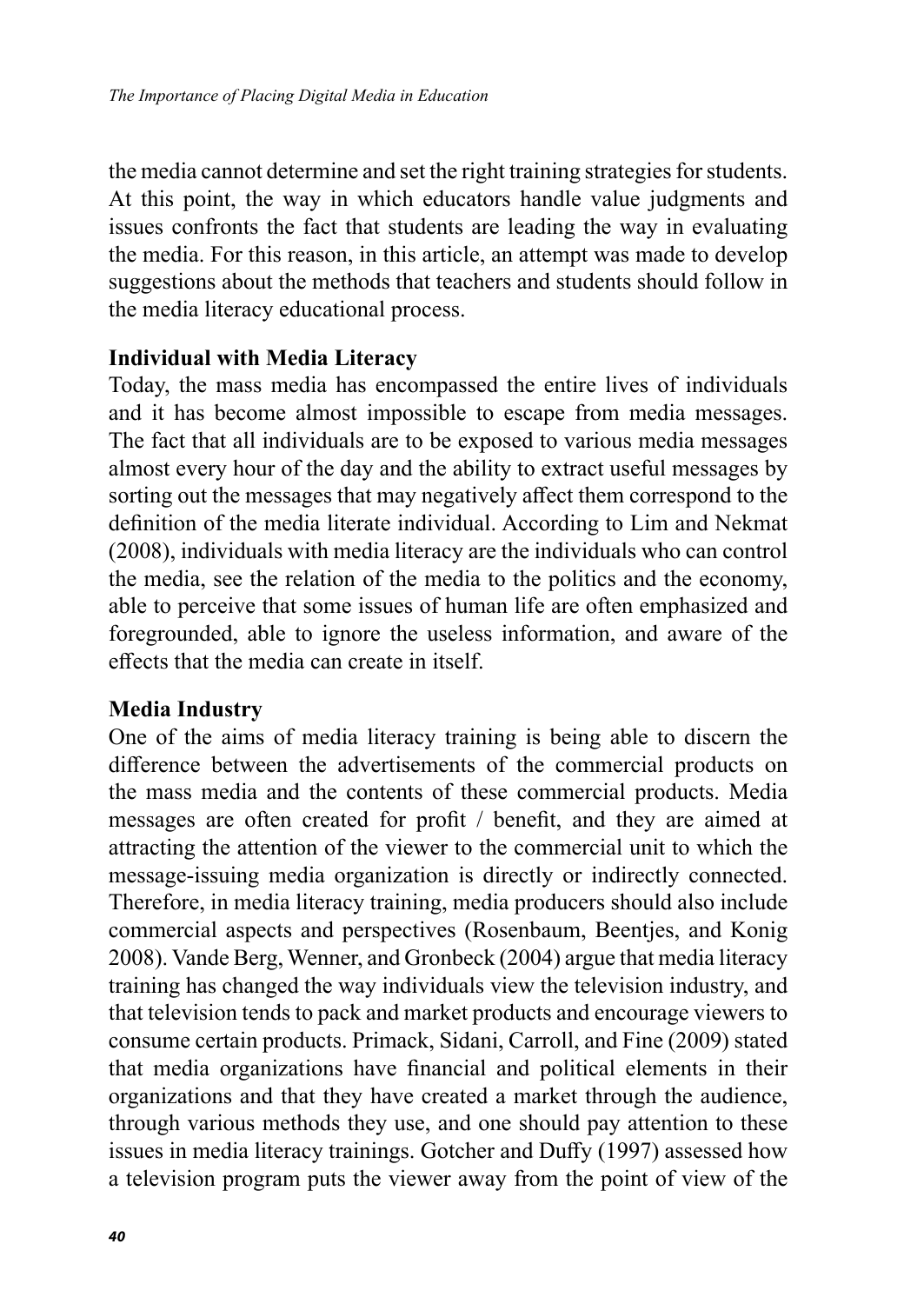program with the help of the space, characters, budget, and lead them into consumption psychology.

In media literacy education, the fact that the media is formed according to some social and economic conditions and as a result the fact that the media producers take economic interests as a countermeasure are the issues to be explained in detail.

#### **Media Messages**

Media literacy education researchers often emphasize the importance of drawing attention to the fact that media messages are inherently fiction. Kellner and Share (2005) state that the media does not reflect reality as a transparent window, because media messages are created, shaped and positioned with fictional techniques, what to include and exclude from the message when presenting the truth are all pre-decided. In this context, Meyrowitz (1998) states that media consists of distributors who collect and disseminate messages. Especially in television broadcasting, sound, camera angle, light, effect and timing methods are used to add meaning to messages and increase the effect of messages. Turning the fiction into a reality by naturalizing the presented messages, these elements hold the power to manipulate their target audiences and often times their employment in productions is not easily noticed by the viewers.

#### **Media Audience**

Media literacy training basically defines how media content is perceived by viewers. The characteristics of people, such as age, gender, education and culture, cause them to have different evaluations when interpreting the same media message. Brown (1998) notes that media literacy education also includes the ability to raise awareness, such as meaning and assessment.

Along with the development and widespread use of digital media technologies, media users do not just remain as viewers, but as active users. Livingstone (2008) argues that smartphones, digital games, and social networking sites allow digital inclusion of people, and that media literacy educators should not only focus on traditional media (newspapers, magazines, radio and television) but also pay attention to the new media. Especially social sharing sites such as facebook and twitter have created social spaces where people can express themselves according to their social position, age, gender and interests.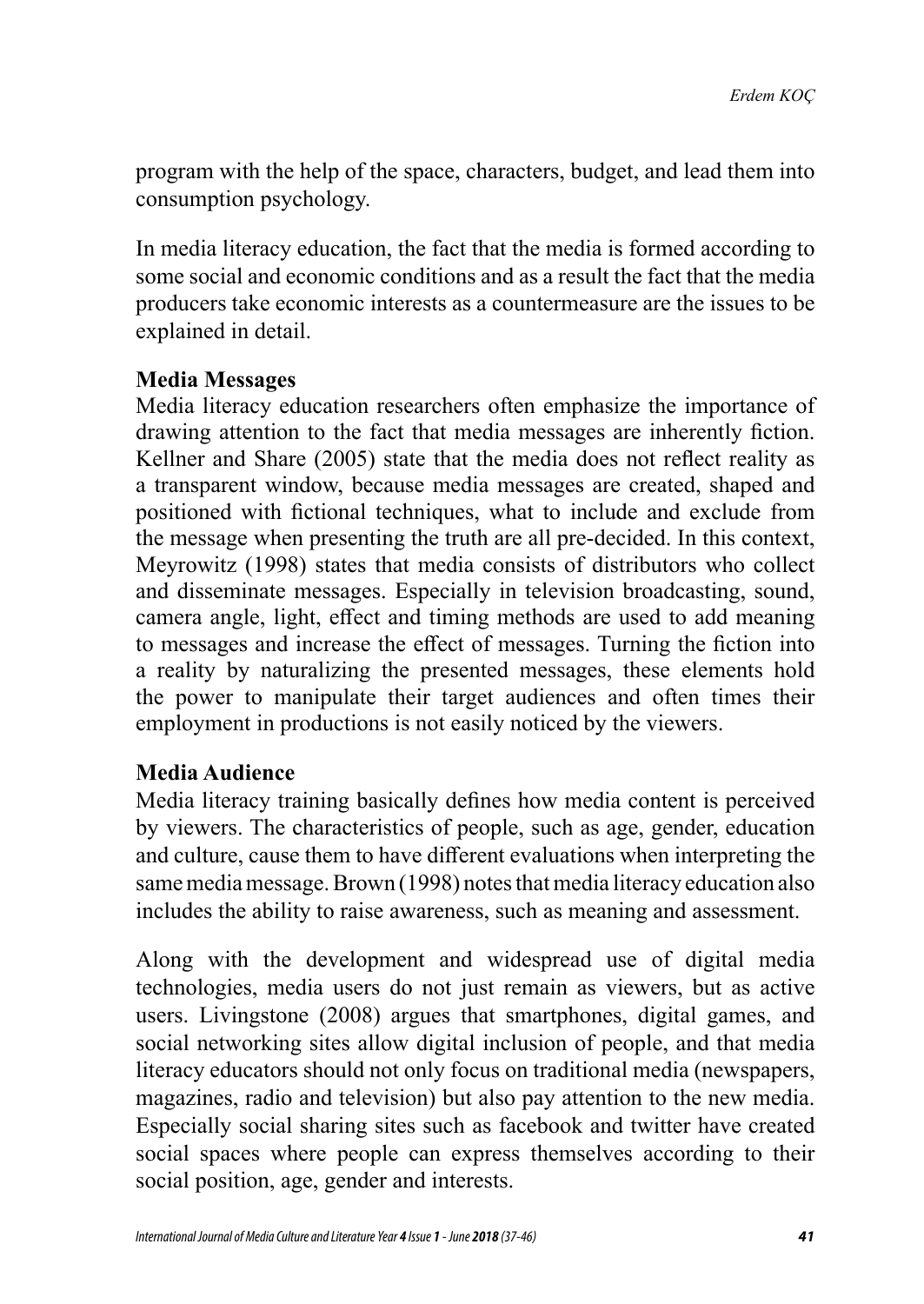#### **Effects of Media**

Media researchers have been more interested in the negative effects of media on individuals and society (Byrne 2009). Among the negative impacts, media and violence were the most discussed issues. When studies on the negative effects of media were examined, it was frequently underlined that children were affected by the violence in media and they argued that the children should be kept away from the violence in media.

Some researchers have argued against this view and pointed out that children should face the negative effects of media and that the possible negative effects of media should eliminated with media literacy training. Buckingham (2007), for example, says that media education does not mean to bring restrictions and prohibitions on children, but rather to help children understand the media messages surrounding them by giving them critical insights.

#### **The Role of Media Literacy Education**

Teachers of media education are adopting a more protective approach, explaining ways of increasing the knowledge of children and young people towards mass media and protecting them from possible harms. Of course, the individual and social influences of media are visible and this is sometimes happening at an advanced level. Media educators first make an introduction from a broad perspective, focusing on issues such as citizenship, community health and ethics, and then explain the effects of the media and the media itself by narrowing the scope.

Lewis and Jhally (1998) argue that media literacy training helps individuals read critical messages in order to read mass media correctly. Therefore, it is expected that the individuals who receive media education are not only conscious consumers but also sensitive and selective towards harmful information bombardment and can receive only beneficial ones. Research has shown that media literacy students are less influenced by media habits (alcohol, drugs, smoking ...) and more critical of messages they receive from the media while making decisions about their future (Bergsma, 2008).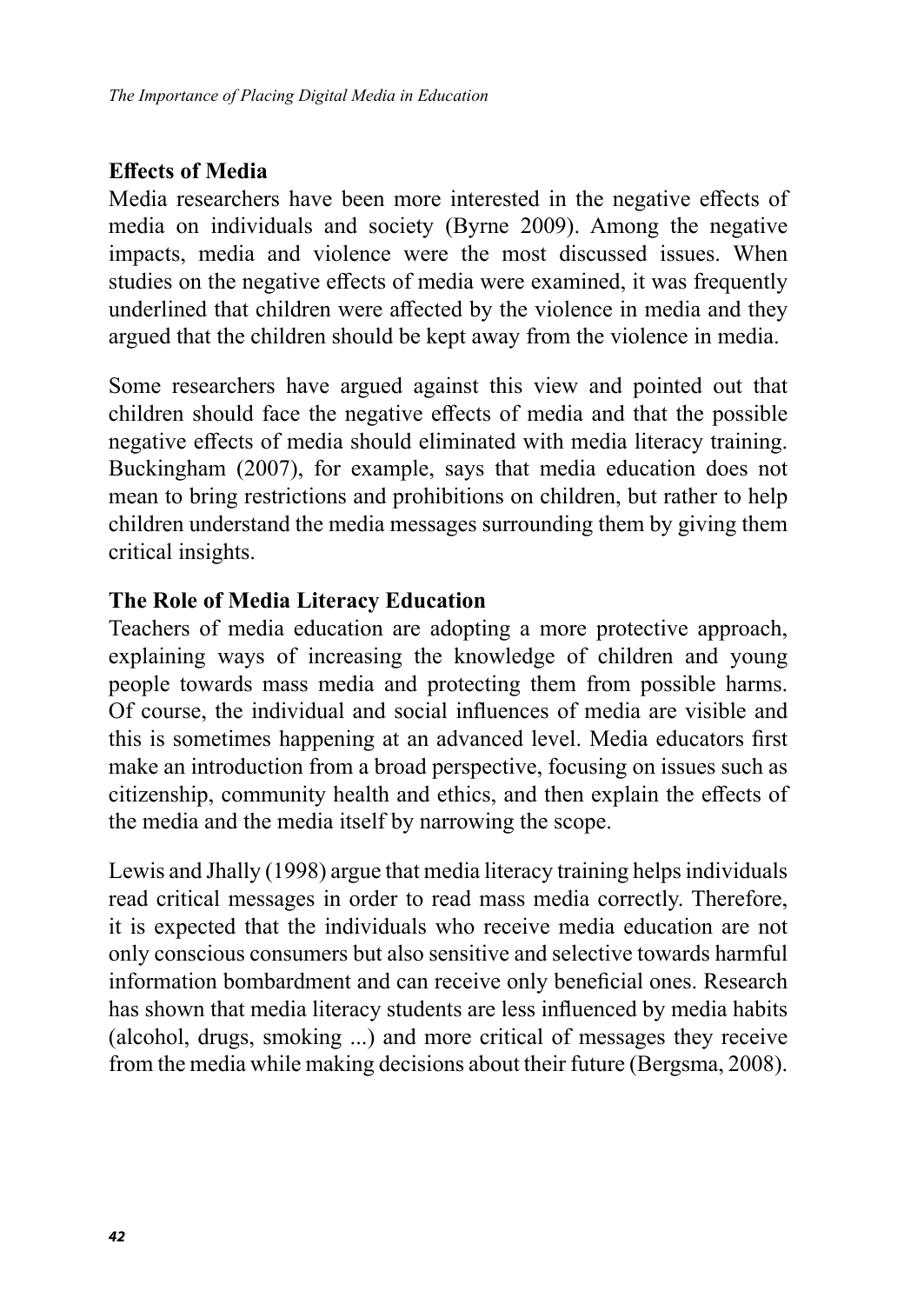#### **Discussion and Conclusion**

The most important issue in the foreground of media literacy inclination is related to how this education can be processed more efficiently. While some researchers have argued that cultural and critical approaches should be integrated into the media as a framework plan, some researchers have argued that media education should be given by incoporating social sciences, literature and psychology.

In general, media literacy is based on knowledge and ability. Individuals must first have information about the mass media, the media industry, media messages, the media tracker, and the effects of the media. It is also necessary to be able to know and evaluate and have access to all media messages. Of course, adults in particular have some knowledge about the media, whether based on their experience or not. Media literacy educators are emphasizing that the information of voluntary and involuntary media must be moved to a critical point of view and that knowledge and competence must be possessed. Here, the ability to use media is what is meant by talent. Being literate in the media is beneficial to many individuals. For example, nowadays people are exposed to intense information bombardment through different media channels, and the media can literally discriminate between which information should be screened, which information is useful, and which information, whether voluntary or involuntary, may be harmful.

In this context, media literacy educators need to know what information and skills are needed for media literacy training and how they can be developed. Especially in the last decade, research on media education and content has shown that digital media is more important as media content. This shows that in order to understand the media, individuals need to be able to analyze, evaluate, group, deduce and distinguish only the information that is not sufficient. Hobbs and Frost (2003) suggested that in addition to these features, media literacy is also based on the ability to critically read, write, listen and observe. The displacement of traditional media research with digital media research shows that efforts to be made about future media literacy will clear the clouds with an emphasis on cognitive abilities.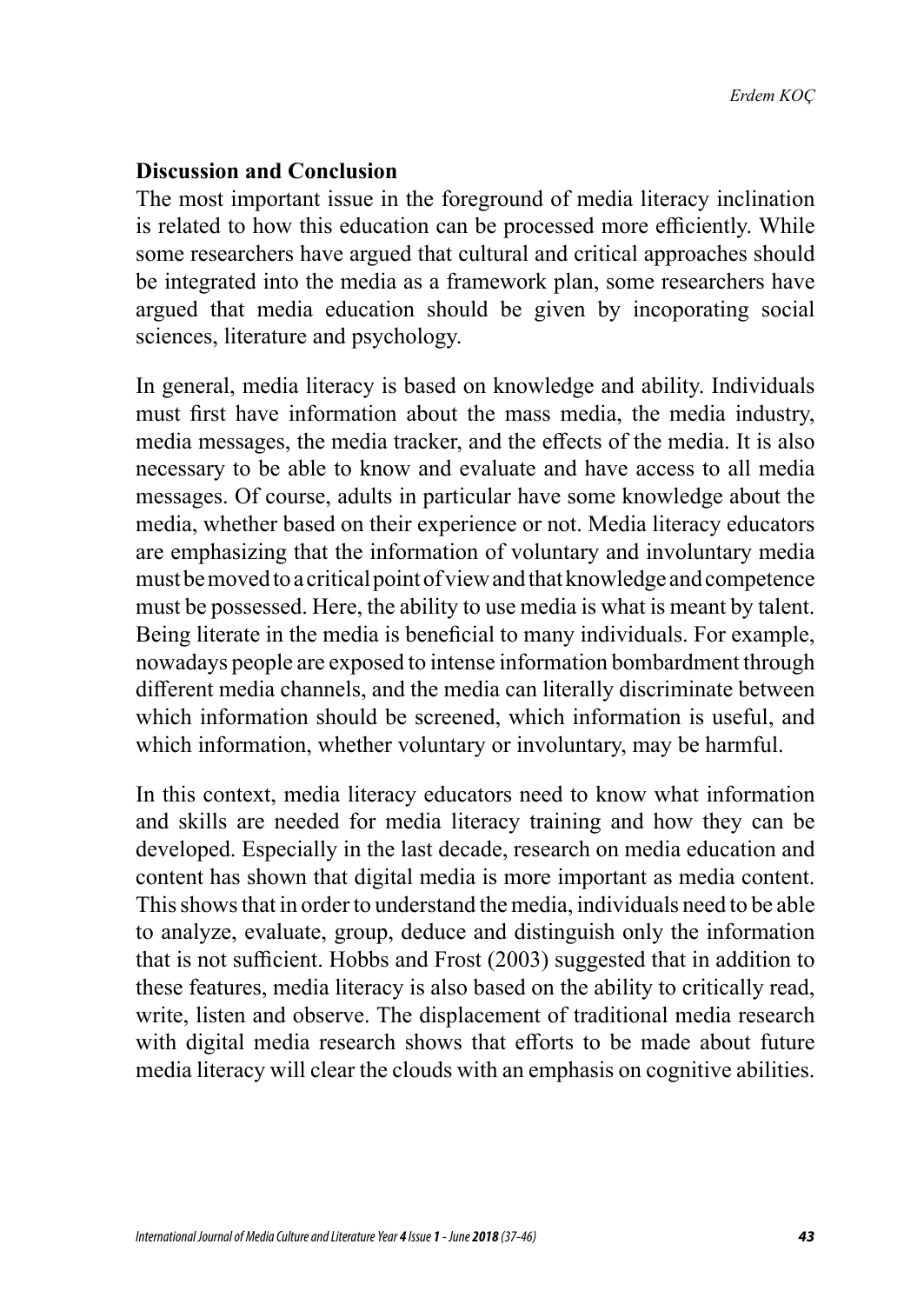Another important issue that media literacy educators should consider is that media education cannot be given only through traditional methods and straight expression, but also with practices. The widespread use of digital media in the community and the increase in the use of mobile applications vary according to the needs of people. Therefore, the evaluations made should be diversified with practice examples and the reasons for this should be set out when there is any evidence. For example, although social media is generally used at every age and culture group, social media content varies according to individual needs, expectations, socio-economic levels, and collectivity. The common effects that traditional media create in people have turned into digital media and a person-specific influence. Therefore, media educators need to consider how media influences individuals by categorizing different ages, genders, social status, economic indicators, social belonging and expectations.

As a result, Turkey is obliged to education and training activities for education policies, including the use of digital media. The widespread use of social media at all levels of the society, which is the main source of digital media, internet and internet use, is pushing the fact that digital media education is no longer an optional learning type but an obligatory form of learning. The only element of intra-community integration and international integration has become dependent on digital inclusion through digital media. In today's world, digital technology offers new application areas with every passing day and in terms of adding a rapid momentum to the development of educational policies in Turkey, there are some legal and functional decisions to take expeditiously.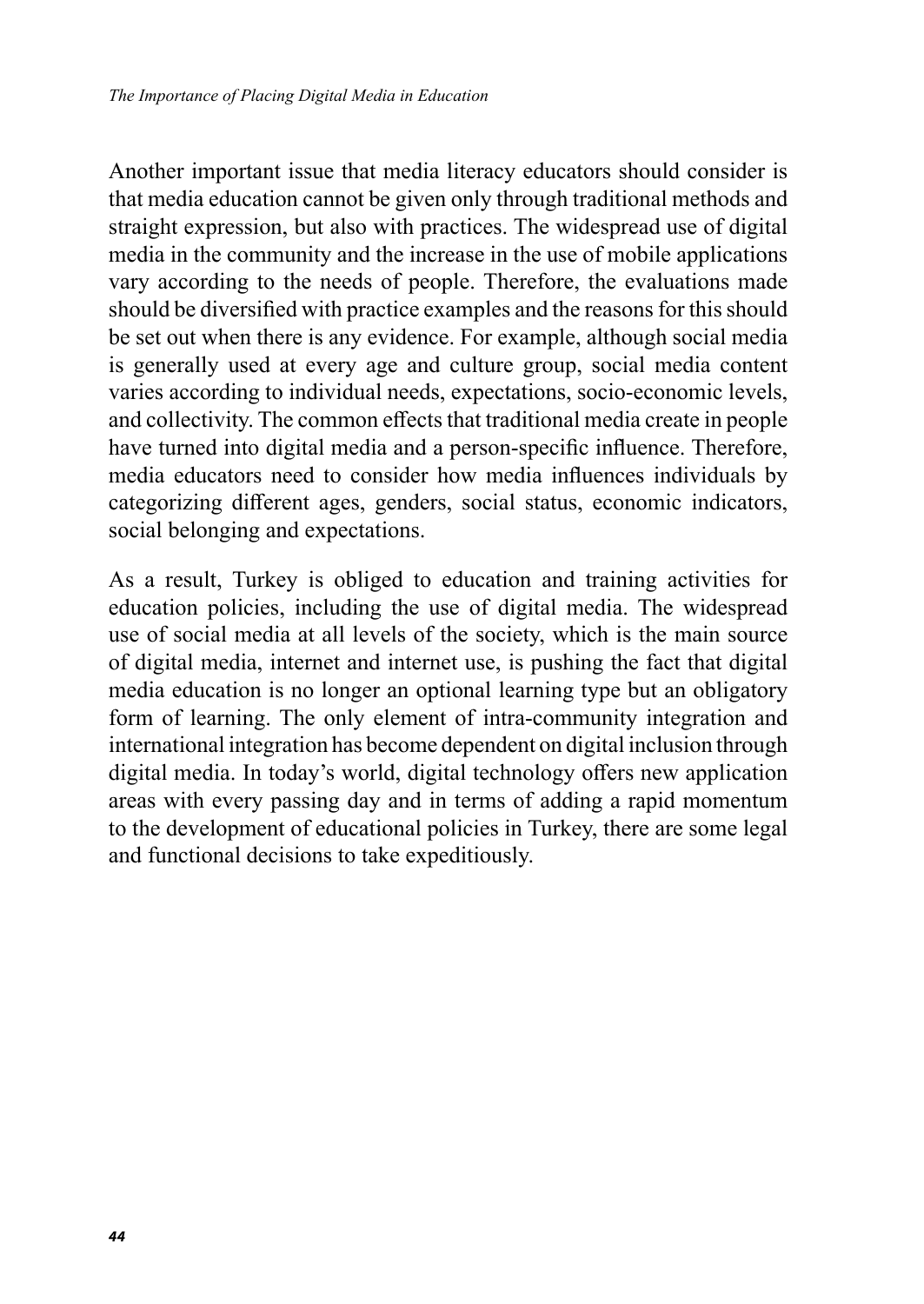#### **References**

*Bergsma, L. J.2008. Effectiveness of health-promoting media literacy education: a systematic review. Health Education Research 23 (3):522- 542.*

*Brown, J. A. 1998. Media literacy perspectives. The Journal of Communication 48 (1):44-57.*

*Buckingham, D.2007. Media education goes digital: an introduction. Learning, Media and Technology 32 (2):111-119.*

*Byrne, S. 2009. Media literacy interventions: What makes them boom or boomerang? Communication Education 58 (1):1-14*

*Duggan, M., Ellison, N. B., Lampe, C., Lenhart, A., & Madden, M. (2015, January). Social media update 2014. Pew Research Center. Retrieved from http:// www.pewinternet.org/2015/01/09/social-media-update-2014*

*Gotcher, J. M., and M. Duffy. 1997. In their own words: Using media artifacts to teach media literacy. Journal of the Association for Communication Administration 2:125-132.*

*Hobbs, R., and R. Frost.2003. Measuring the acquisition of medialiteracy skills. Reading Research Quarterly 38 (3):330–355.*

*Kellner, D., and J. Share. 2005. Toward Critical Media Literacy: Core concepts, debates, organizations, and policy. Discourse: Studies in the Cultural Politics of Education: Routledge 26 (3):369-386.*

*Lenhart, A. (2015, April). Teens, social media and technology overview 2015. Pew Research Center. Retrieved from http://www.pewinternet. org/ files/2015/04/PI\_TeensandTech\_Update2015\_0409151.p*

*Lewis, J., and S. Jhally. 1998. The struggle over media literacy. The Journal of Communication 48(1):109-120.*